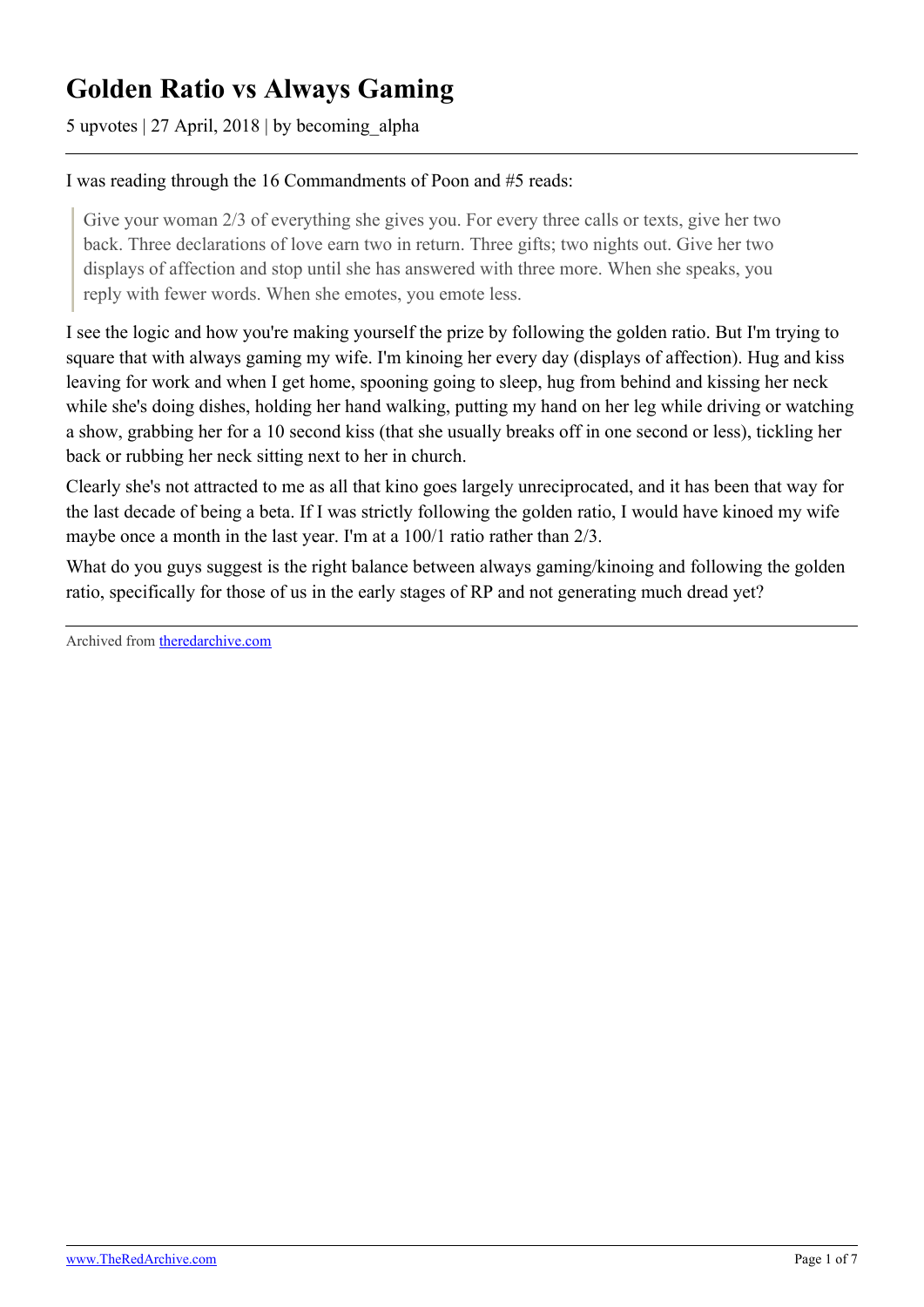[SeamusAwl](https://old.reddit.com/user/SeamusAwl) • 5 points • 27 April, 2018 08:20 PM

But I'm trying to square that with always gaming my wife.

What this means is to always treat your wife like she has been your girlfriend of 2 months and sex is still new and exciting (even for missionary).

[Ricklogical](https://old.reddit.com/user/Ricklogical) • 1 points • 27 April, 2018 11:10 PM **[recovered]**

if your wife is not responding to kino, withdraw attention and work on your own personal hobbies and interests. Go away from the home and lift and enjoy life.

The answer to a 100/1 vs 2/3 ratio is to totally withdraw your attention. She becomes just a roomate, and a platonic roomate at that, do not show your desire to her, she does not deserve it at this point...

[becoming\\_alpha](https://old.reddit.com/user/becoming_alpha)[\[S\]](https://theredarchive.com/r/askMRP/comments/8fejry/golden_ratio_vs_always_gaming/) • 1 point • 27 April, 2018 11:33 PM

This is good. I think I'm going to pull back on the kino significantly.

MrChad Thundercock • 8 points • 27 April, 2018 08:17 PM\*

Fuck the golden ratio faggot.

The golden ratio .61803 is found in nature and architects use it to design a "pleasing" shape. Credit cards, big screen TVs, usually have a length to width ratio of .61803 and apparently Tom cruises faggot face follows those ratios as well. Yes, there was once a faggot study on that. Also some greek statues have that ratio. It's also a bunch of bullshit.

Who gives a flying fuck. I use the ratio when I help my kids build their sceience projects, I personally do think the ratio makes a nice rectangular shape. Has nothing to do with mrp. Maybe for beginners though so you don't go full retard and show her too much faggot comfort.

"Clearly she's not attracted to me as all that kino goes largely unreciprocated"

Remember, you are not doing kino to get a reaction from her. You are doing it for YOU! You're a fun, cocky, asshole and like to feelz all over that ass. It's fun. It creates attraction by breaking rapport and comfort.

Make it part of you. It's doesnt come from a needy place. Your description sounds very cringe worthy. More like you're showering her with affection (ticking and rubbing her neck..wtf?)

Kino and game her ALL of the TIME. Don't keep track of when she does it back to you faggot. Eventually, when the attraction comes back, she'll do the kino drive bys on you.

She needs to know that there is a man in the house who wants to fuck.

Do kino for you, not her.

"I see the logic and how you're making yourself the prize by following the golden ratio. "

No! You are the mother fucking prize because you are- regardless of kino. You ARE the prize because you consider yourself as a gift to her and the world. Your own mental point of origin. You are the one with value. You choose to let her into your frame. Goes back to cultivating a strong inner game. It's the opinion you have of yourself and the pursuits in life that make you interesting and sucessfull.

Kino is just a tool. Get back to work faggot tickle monster.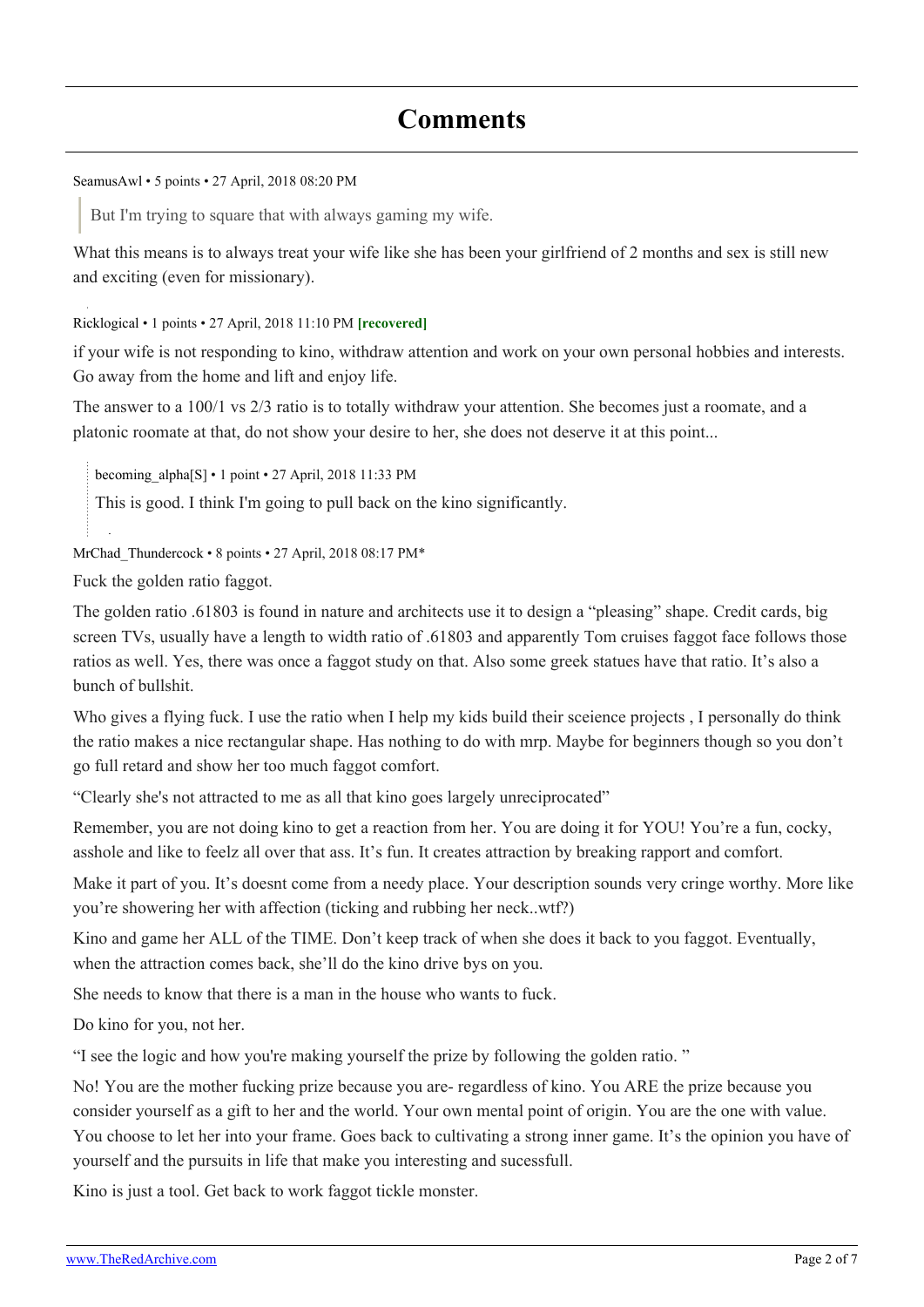[SeamusAwl](https://old.reddit.com/user/SeamusAwl) • 4 points • 27 April, 2018 08:23 PM

She needs to know that there is a man in the house who wants to fuck.

The question is. Is there a man, or just a faggot that does? Because the faggots needs and desires wont matter to her.

[red-sfpplus](https://old.reddit.com/user/red-sfpplus) • 1 point • 27 April, 2018 09:13 PM

TIL what the golden ratio is.

I believe you meant to say 1.618 per my google results

Still educational.

[MrChad\\_Thundercock](https://old.reddit.com/user/MrChad_Thundercock) • 3 points • 27 April, 2018 09:22 PM

.618 or 1.618, depends on what side you divide first, faggot. ;)

[deleted] • 2 points • 28 April, 2018 11:06 AM

His lack of frame is showing

becoming alpha[\[S\]](https://theredarchive.com/r/askMRP/comments/8fejry/golden_ratio_vs_always_gaming/) • 1 point • 27 April, 2018 10:59 PM

Remember, you are not doing kino to get a reaction from her. You are doing it for YOU! You're a fun, cocky, asshole and like to feelz all over that ass. It's fun. It creates attraction by breaking rapport and comfort.

I think it's that last part I'm getting wrong. I think my kino has been about comfort, which is operating in her frame. I need to recalibrate my kino to be breaking rapport instead of trying to give her comfort.

Your description sounds very cringe worthy. More like you're showering her with affection

You're right, that is what I'm doing most of the time.

[MrChad\\_Thundercock](https://old.reddit.com/user/MrChad_Thundercock) • 3 points • 28 April, 2018 01:14 AM

Kino is playful and/or sexual. Slap on the ass while she's cooking in the kitchen, pick her up and grind her on the counter, same in the hallway as you pass her, pick her up and carry to the sofa, grind , and move along, bite her neck or the outside of her arm where it doesnt hurt, show her your strength. Do it because you like feeling all up on her.

Sometimes when she's bla bla bla in about Susie is a bitch at work, I put my finger inside her jeans and pull her towards me slowly , kiss, move along, and she shuts the fuck up.

Can also do it from a leadership frame, lead her through the door threshold with your hand at the booth of her back, guiding her through.

Comfort too, give her a big bear hug.

She can tell if it's coming from a place of manly strength or neediness.

Report back the first time she does a drive by in you.

becoming  $alpha[S] \cdot 0$  $alpha[S] \cdot 0$  $alpha[S] \cdot 0$  points  $\cdot 28$  April, 2018 04:08 AM

Yeah, I need to up my kino game to what you're describing.

I did have my first kino initiated by my wife in a long time yesterday. We were at a school function and chatting with our neighbors who are getting divorced. She was wearing a short fitted dress. We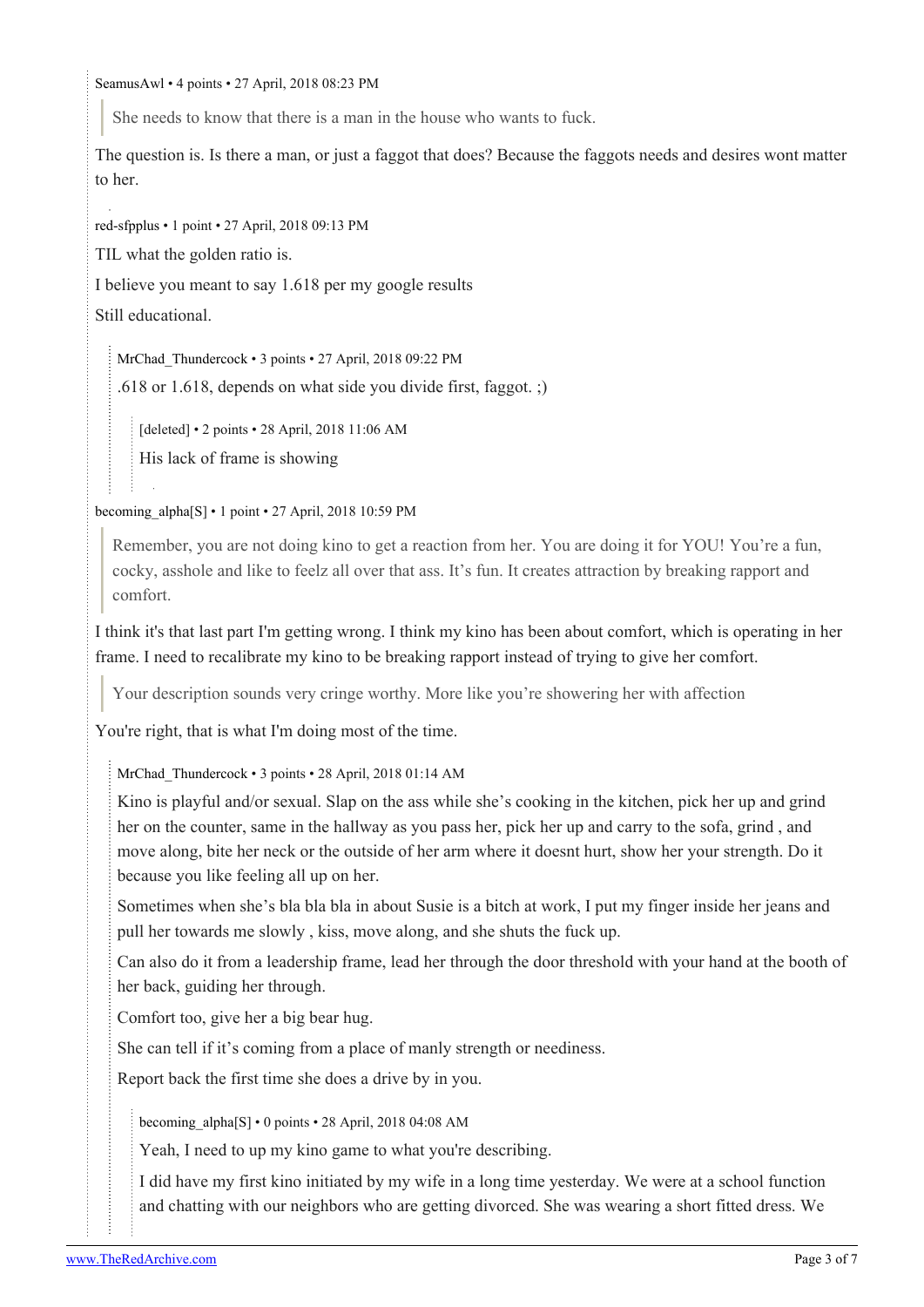sat next to them and my wife suddenly wanted to tickle my back and stroke my arm. Dread is real.

I'll report back on her first drive by at home.

## [BobbyPeru](https://old.reddit.com/user/BobbyPeru) • 1 point • 28 April, 2018 05:48 AM

Eventually, when the attraction comes back, she'll do the kino drive bys on you.

This. I think my wife kinos me as much or more on some days

[rpsheepdog](https://old.reddit.com/user/rpsheepdog) • 2 points • 27 April, 2018 08:36 PM

Seems a bit like the kino you speak of is more of a comfort level, and expected as opposed to attraction building.

tickling her back or rubbing her neck sitting next to her in church

Try smacking her ass at church, or grab a pussy feel, I mean in the context of a religious marriage you shouldnt feel too guilty about that anyways (use discretion w/ families and such) but that should get her attention. might throw her off, but should get the 'gina tingles going

[becoming\\_alpha](https://old.reddit.com/user/becoming_alpha)[\[S\]](https://theredarchive.com/r/askMRP/comments/8fejry/golden_ratio_vs_always_gaming/) • 1 point • 27 April, 2018 10:53 PM

Sounds like my light kino is too light and isn't building attraction. So gaming my wife should be more aggressive I want your body right now type kino?

[rpsheepdog](https://old.reddit.com/user/rpsheepdog) • 1 point • 29 April, 2018 04:29 AM

maybe? or it is too regular or routine to the point in which it is either a) expected or b) comforting

but there is more to game than just kino'ing the wife, a lot of frame battles and such

[deleted] • 1 point • 28 April, 2018 08:46 AM

Holy fuck! Listen to the other comments.

Go to [/r/askmrp](https://theredarchive.com/r/askmrp)

You aren't attractive yet! Don't kino like some creep... be the prize means be attractive.

What's your 1 rm dl?

Stop kinoing and fix yourself.

[deleted] • 2 points • 27 April, 2018 10:07 PM

When initiating sexual contact optimally (IMO) you should be the aggressor about 2/3rds of the time. Your sexual desire for her (and willingness to confidently act on it) is attractive to her.

[hystericalbonding](https://old.reddit.com/user/hystericalbonding) • 2 points • 27 April, 2018 11:12 PM

Push/pull is part of game. Thirsty betas are all pull. Read the sidebar - no shortcuts.

[ReddJive](https://old.reddit.com/user/ReddJive) • 2 points • 28 April, 2018 12:35 AM

You are gaming her for the wrong reasons and she can tell. Game isn't "I want to fuck so I must do X" Game is almost in and of itself a ritual dance. It's fun. It amounts to nothing other then grabbing some ass. The reason she isn't receptive is she just doesn't see you as attractive. Limit your presence more.

[screechhater](https://old.reddit.com/user/screechhater) • 2 points • 28 April, 2018 01:13 AM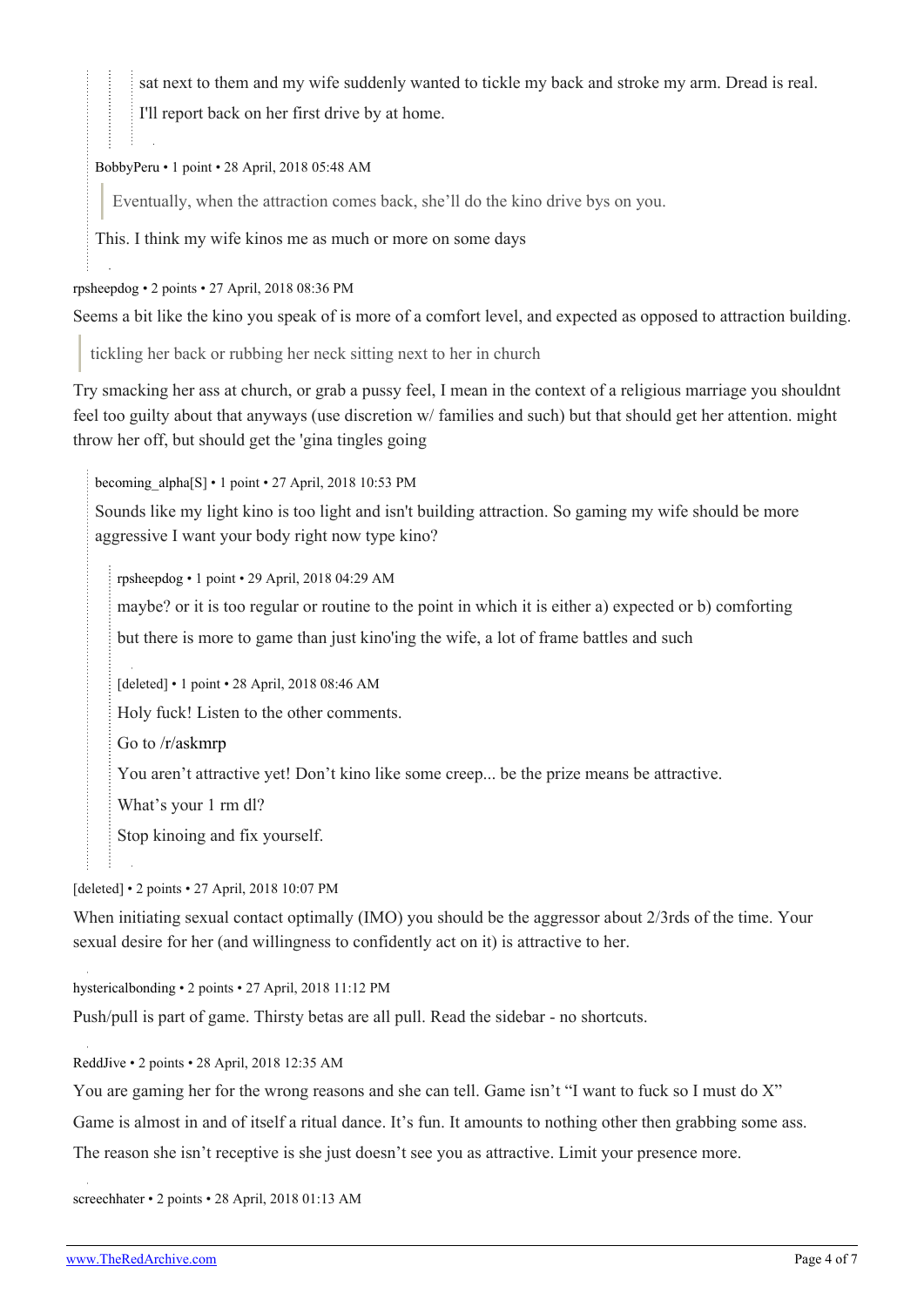Lifting and body fat stats ???

Dread. Dread. Dread. Gaming. Kino.

"I am the prize, your loss, again.... ".

At some point you'll get the wife goggles off. Til then "I am the prize...." and work until the abs show.....

[becoming\\_alpha](https://old.reddit.com/user/becoming_alpha)[\[S\]](https://theredarchive.com/r/askMRP/comments/8fejry/golden_ratio_vs_always_gaming/) • 1 point • 28 April, 2018 03:30 AM

BP 250, Squat 300, DL 355. 6'2" 197lbs, 13.8% BF. Just switched to 5/3/1 from 5x5 SL, abs are starting to hint at showing.

I think I need to change my mindset on kino from providing her comfort to flirting for me.

[screechhater](https://old.reddit.com/user/screechhater) • 1 point • 28 April, 2018 11:58 PM

Look in the mirror.

What do you see vs when met SO and started dating ?

I just started putting gel back in my hair. I kid you not.

I tell her I'm coming to get her for lunch, saving her from the feminazis

Kino is not about her it's about you. Keep on. Even with snarky cunty comments, your frame can't be broken. It's about who you are vs who she tells who she wants you to be.

becoming  $alpha[S] \cdot 1$  $alpha[S] \cdot 1$  $alpha[S] \cdot 1$  point  $\cdot 30$  April, 2018 03:04 PM

Vs. when we were dating, I'm stronger, fatter, and way less tan than 15 years ago. I'm on the right track to be in my best shape ever in the next 6 months.

I think more important is I had stuff going on when we were dating. Since then my life has revolved around her and then the kids. Since finding RP, I've been adding stuff I'm interested in back into my life. I'm way busier and happier now. Wife mentioned last week she never knows when there will be time for us to be together. She hasn't cared about that before. I told her my workouts are on our shared calendar so she can know when I'm free.

Still working on building a stronger frame. It's coming along.

[crimson\\_chris](https://old.reddit.com/user/crimson_chris) • 2 points • 28 April, 2018 05:20 PM

Here's the deal. I sometimes struggle with this as well. There have been some good post here about "The Prisoner's Dilemma" - read up on those.

At the end of the day you should set the tone for your house. As it has been stated, game her for yourself. Become the fun and fit guy that women want to fuck. I tease my kids wether they are in a good mood or not. Same with the wife.

Now, sometimes I do think "Why should I be nice to her if she is being a bitch"? I have come to realize that by engaging in her negativity, I am losing my frame. I am caring too much.

Women's feelz change at the drop of a hat. My wife has been mad at me (for a good reason) for the last 3 days. Fuck it. I acknowledged my mistake but I kept with the kino and being fun. For no reason she gives me a nice passionate kisss as we head our separate ways to run errands today.I held my grame and she came around. Keep improving. Keep your frame. She will continuously test it to see that it's real.

[Aditya77-scorpio](https://old.reddit.com/user/Aditya77-scorpio) • 1 point • 27 April, 2018 10:44 PM

Spooning, holding hands is not kino. I sense a lack of frame.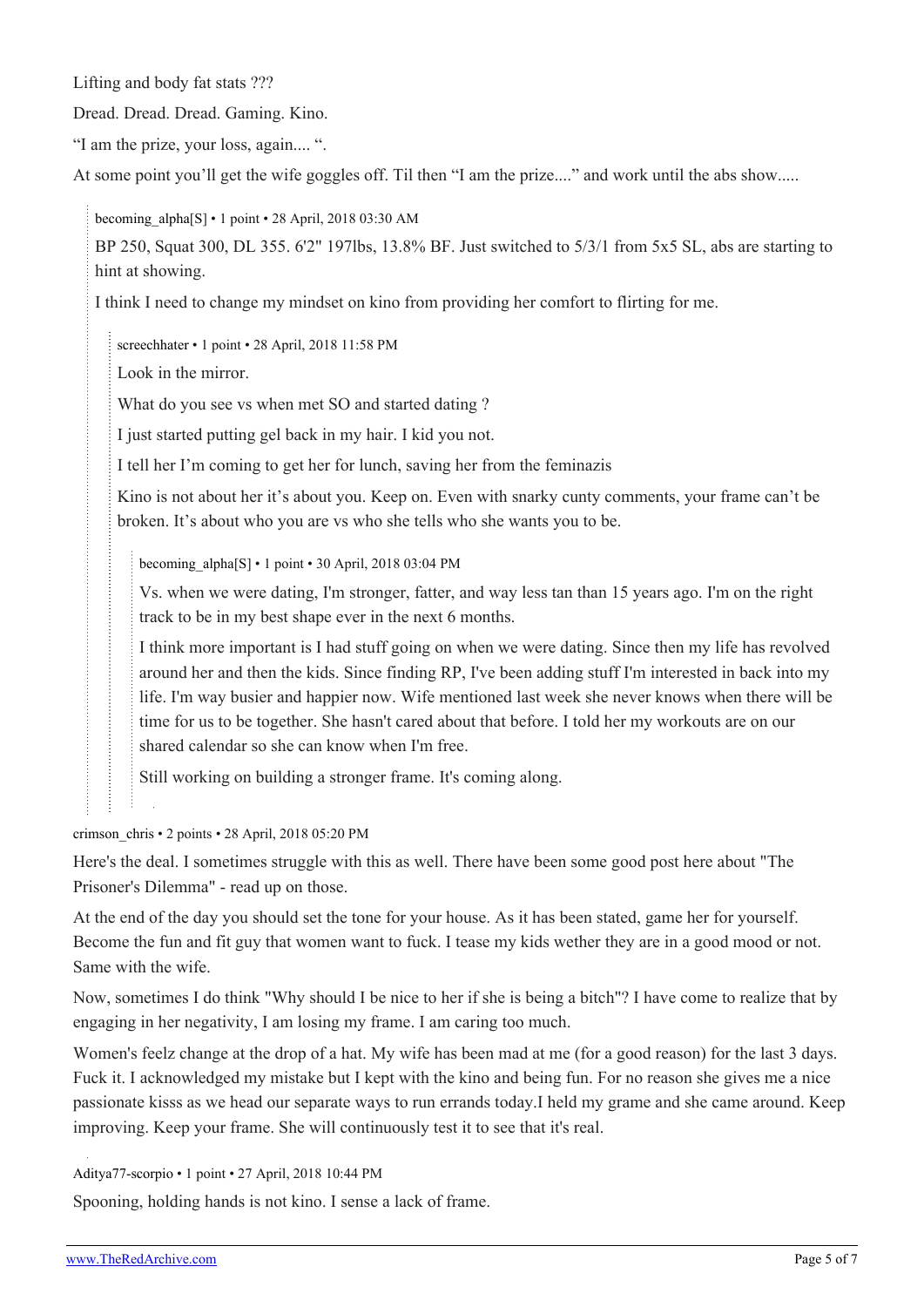becoming alpha[\[S\]](https://theredarchive.com/r/askMRP/comments/8fejry/golden_ratio_vs_always_gaming/) • 1 point • 27 April, 2018 11:03 PM

I thought spooning and holding hands was kino. I'm building frame, but it's a work in progress.

[NoCoast82](https://old.reddit.com/user/NoCoast82) • 1 point • 28 April, 2018 04:17 AM

I'm far from an expert BUT....

The golden ratio, game, and keno are not as far apart as it seems many of the more experianced guys are letting on (but I get their point)

Having game and keno'ing your wife does not mean do 6th grade PDA 24/7. Its about well timed sexually suggestive touch. Well timed meaning when it benifits you, or is a reward for her behaivor. So its a balance, like the gilden ratio....

Yes you do it because you like it, but you do not do whatever tou like. Maybe at some point you can do that

[deleted] • 1 point • 28 April, 2018 10:01 AM

You sound so nice. You should work on that by adding:

Push/Pull Break Rapport Neg While remaining OI.

Remember there's a difference between kinoing and been cuddly cute church goer.

[becoming\\_alpha](https://old.reddit.com/user/becoming_alpha)[\[S\]](https://theredarchive.com/r/askMRP/comments/8fejry/golden_ratio_vs_always_gaming/) • 1 point • 30 April, 2018 03:08 PM

You're right. Reading NMMNG, I realized I was totally a nice guy. I think I've been continuing the cuddly church goer kino thinking that was the gaming kino I should be doing.

I'm cutting back on the nice guy type of kino and will ramp up the flirting/gaming type.

[deleted] • 1 point • 30 April, 2018 06:32 PM

Good man. It will be interesting to hear your next FR.

[deleted] • 1 point • 30 April, 2018 07:57 PM

church

there's your first problem.

[deleted] • 0 points • 27 April, 2018 10:20 PM

all that kino goes largely unreciprocated

How the fuck is this giving her 2/3 of what she gives you? 2/3 times zero is zero.

[becoming\\_alpha](https://old.reddit.com/user/becoming_alpha)[\[S\]](https://theredarchive.com/r/askMRP/comments/8fejry/golden_ratio_vs_always_gaming/) • 1 point • 27 April, 2018 10:50 PM

Right. I'm providing lots of affection, she's providing almost none. I'm not following the golden ratio, I'm expressing affection toward my wife because I want to.

[deleted] • 1 point • 27 April, 2018 10:55 PM

I mean...you certainly can, and should do what you want. But if doing that is currently counterproductive to your ends, should you be? Many of us got here from putting pussy on a pedestal. It's what we wanted to do before...but it didn't work. Now we could continue to do it because that's what we want to do...but if a higher want is to hold a relationship where value is mutually shared, and putting pussy on a pedestal is detrimental to that...then no matter how much we're doing what we want, it's actually NOT what we want...isn't it.